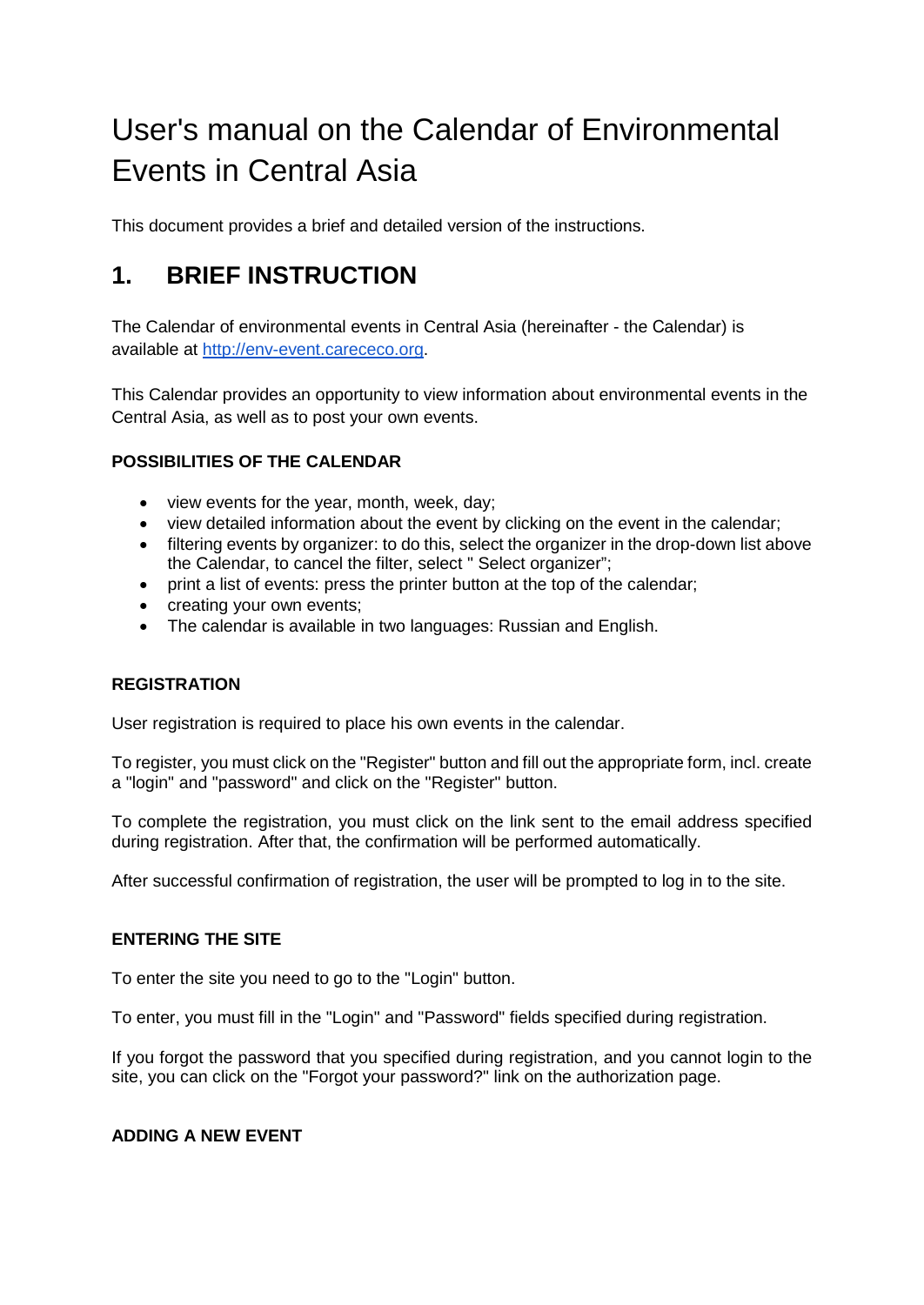To add your own event to the calendar, click on the **"Add event" button** and fill in the appropriate information about the event (organizer, start and end date, name, location, contact information, short and detailed description (you can insert a link)).

If you need to publish the event in the Calendar in two languages, you should tick in the field "Publish the version for English/Russian language".

To publish an event, click the "Save" button

### **EVENT MANAGEMENT**

*The list of events* published by the current authorized user can be viewed by clicking on the **"My events" button** with the ability to edit the created events and delete irrelevant events.

#### **HELP**

In case you are faced with incorrect operation of the site, you cannot perform some action or you need to ask the site administration a question, click on the **"HELP" button**.

#### **INSTRUCTION**

This instruction is available to the user when clicking on the **"Instruction" button** on the Calendar website.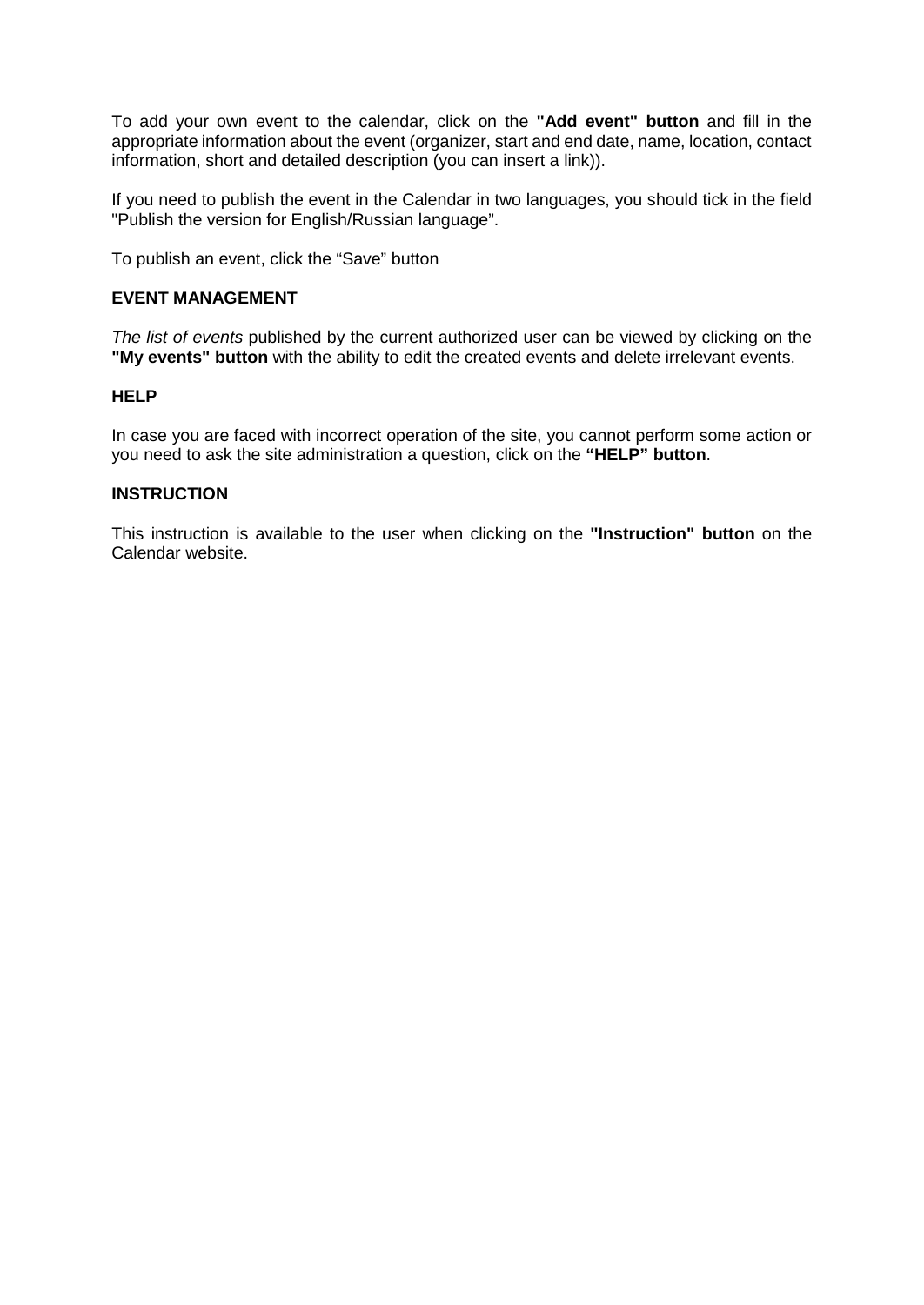### **1. DETAILED INSTRUCTION**

The Calendar of environmental events in Central Asia Asia (hereinafter - the Сalendar) is available at [http://envevent.carececo.org.](http://envevent.carececo.org/)

An ordinary visitor can view events on the topic of ecology, planned for a certain period. The ability to place your own events in the calendar is available only for registered users.

On all pages related to the event calendar, at the top of the page there is a language switch to go to the corresponding page in another language.

# **1. Working with calendar**

In figure.1.1 a General view of the calendar is presented.

When working with the calendar, you can do the following:

- switch the current calendar view: year, month, week, day;
- switch the current period (depending on the current view): previous or next year, month, week or day, with a quick transition to today's date by clicking the "Today " button";
- filtering events by organizer: to do this, select the organizer in the drop-down list above the calendar, to cancel the filter, select " Select organizer";
- print the version of the event list to print: press the button with the printer image at the top of the calendar;
- view detailed information about an event by clicking on an event in the calendar.

The following buttons are available at the bottom of the calendar:

- "Registration" switch to the new user registration page;
- "Login" switch to the login page (see section " User registration");
- "Help" switch to the page where you can write a question of interest to the site administration.

For registered users, instead of the register and login buttons, buttons are displayed:

- "My events" –switch to the list of events created by an authorized user;
- "Add event" switch to the form of creating a new event.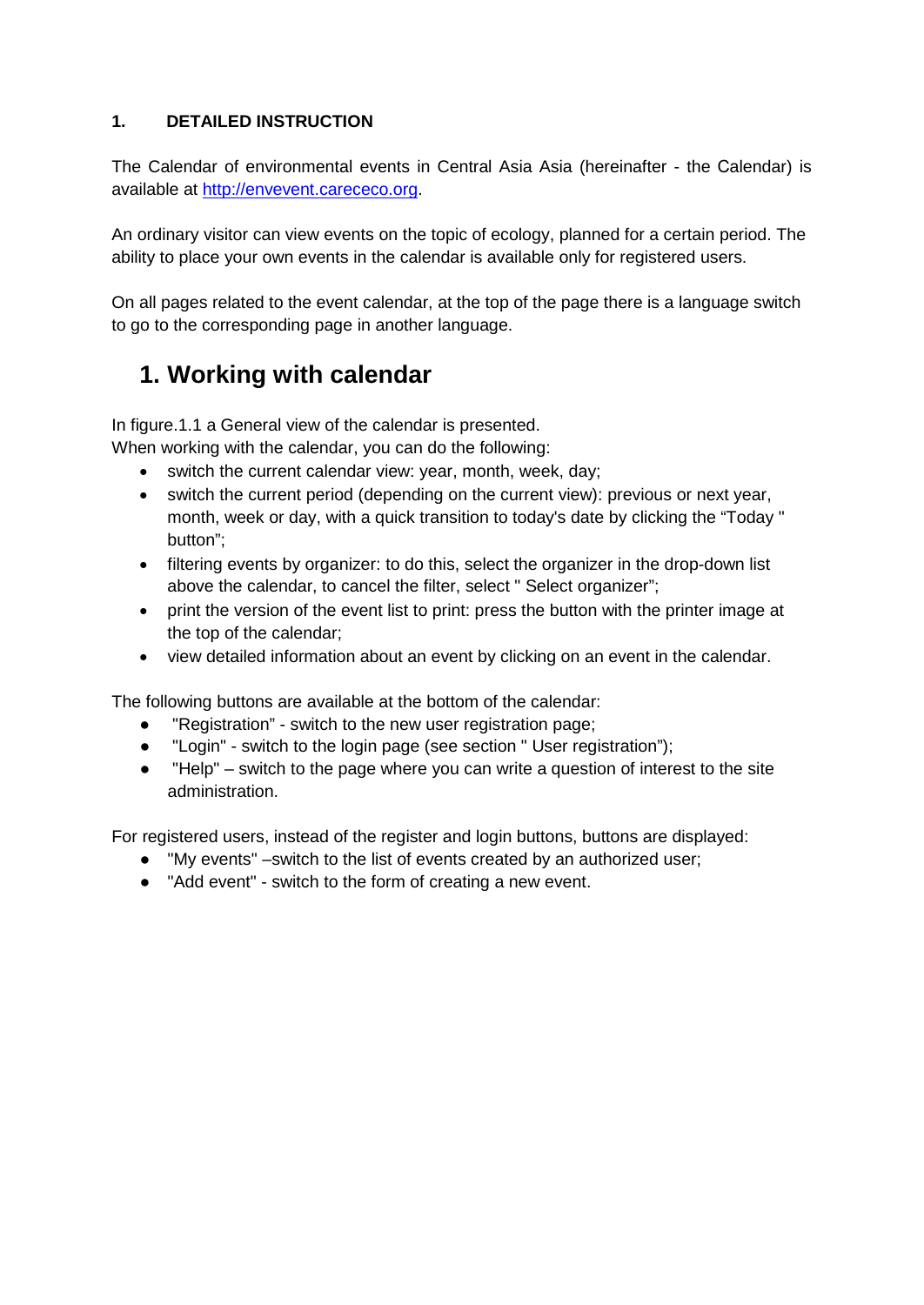# CALENDAR OF ENVIRONMENTAL EVENTS IN CENTRAL **ASIA**

 $-$  rus

| <b>May 2018</b><br>↘<br>thu<br>hie<br>wed<br>fri<br>sat<br>sin<br>mon<br>2<br>s<br>٠<br>s.<br>٠                                                                     |                 |                    |     |                                                         |                         | Specify Organizer | Instruction<br>v            |
|---------------------------------------------------------------------------------------------------------------------------------------------------------------------|-----------------|--------------------|-----|---------------------------------------------------------|-------------------------|-------------------|-----------------------------|
| ÿ.<br>۵<br>s<br>Ŷ.<br>w<br>售<br>w<br>Ŵ.<br>12<br>售<br>w<br>Ħ<br>21<br>22<br>23<br>×<br>ŵ<br>20<br>÷                                                                 | year.           | month<br>week day. |     |                                                         | May 2018                |                   | $\longleftrightarrow$ today |
| 26<br>v<br>28<br>29<br>m<br>31<br>25                                                                                                                                | Sun             | Mon-               | Tue | Wed                                                     | Thu                     | Fri-              | Sat                         |
| <b>Following events:</b>                                                                                                                                            | 29.1            | m                  | ï   | ż                                                       | $\overline{\mathbf{z}}$ | $\overline{4}$    | s.                          |
| There are no events in this period                                                                                                                                  | Ġ.              | 7.                 | ä   | g:                                                      | 10                      | 11                | $12^{-}$                    |
|                                                                                                                                                                     | 13              | 14.                | 15  | $16 -$                                                  | 17                      | 18                | 19                          |
| <b>Upcoming Events</b>                                                                                                                                              | 20              | 21                 | 22  | 23                                                      | 24                      | 25                | 26                          |
| 05 - 08 June                                                                                                                                                        |                 |                    |     |                                                         |                         |                   |                             |
| <b>CAREC</b><br>Central Asian International                                                                                                                         | 27              | 28                 | 29  | 30                                                      | 31                      | ×                 | ž,                          |
| <b>Environmental Forum</b>                                                                                                                                          | x               | ä,                 | ź   |                                                         |                         |                   | ÿ                           |
| 20 - 22 June                                                                                                                                                        |                 |                    |     | [CAREC] Central Asian International Environmental Forum |                         |                   |                             |
| Republic of Tajikistan, UN, etc.<br>International High-level Conference on<br>International Decade for Action "Water<br>for Sustainable Development", 2018-<br>2028 | Register Log In |                    |     |                                                         |                         |                   | Helpdesk                    |
| 17 - 25 September                                                                                                                                                   |                 |                    |     |                                                         |                         |                   |                             |
| <b>CAREC</b>                                                                                                                                                        |                 |                    |     |                                                         |                         |                   |                             |
| 9th Central Asian Leadership<br>Programme                                                                                                                           |                 |                    |     |                                                         |                         |                   |                             |
| 23 - 26 October                                                                                                                                                     |                 |                    |     |                                                         |                         |                   |                             |
| <b>University of Central Asia</b><br>World Mountain Forum 2018                                                                                                      |                 |                    |     |                                                         |                         |                   |                             |



2. Registration, authorization, user profile management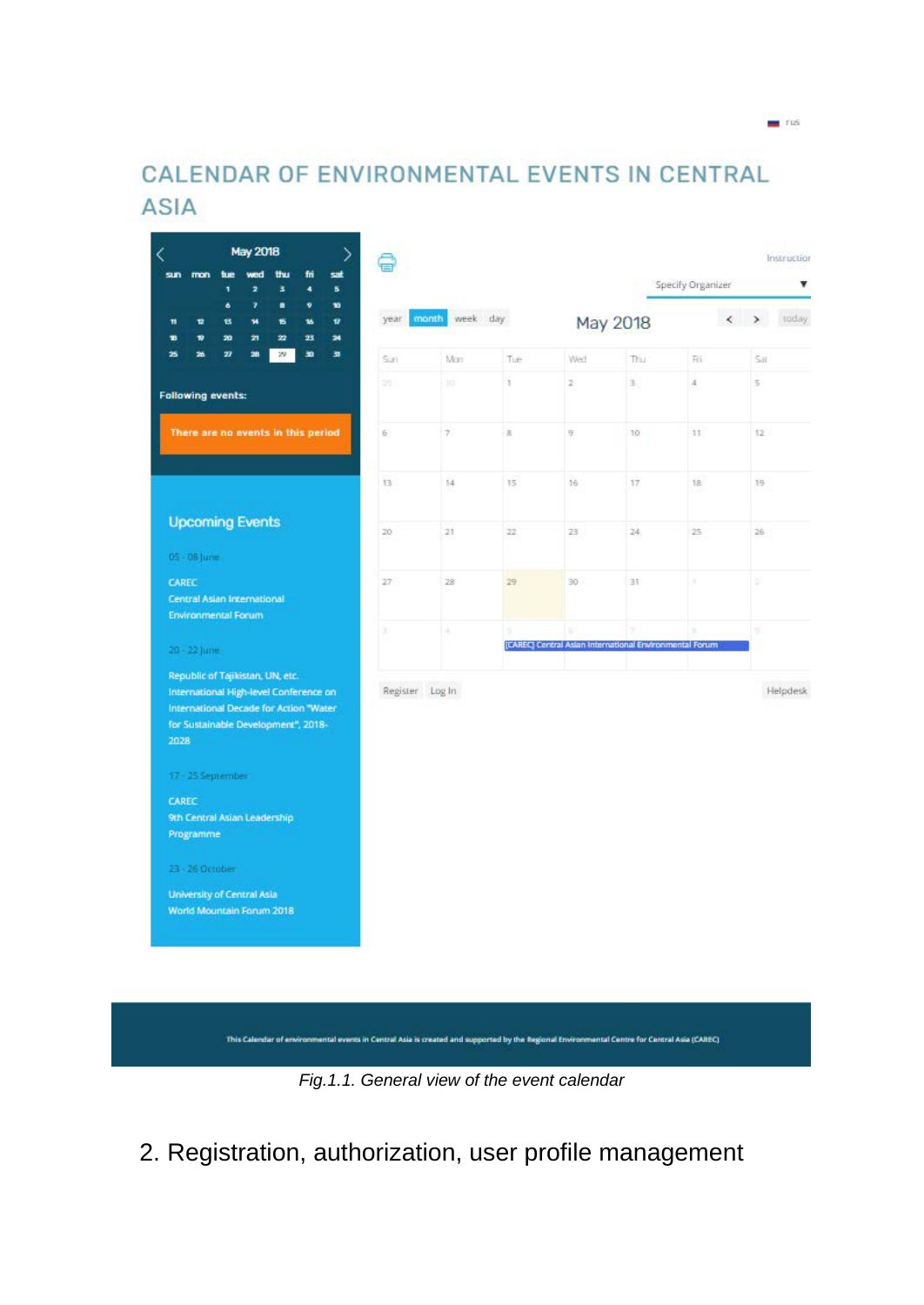# 2.1. Registration of users

To register a user, click on the "Register" button at the bottom of the calendar or click on the link [https://carececo.org/main/register/.](https://carececo.org/main/register/)

 $\blacksquare$  rus

The user registration form is shown in Fig. 2.1.

| <b>NEW USER REGISTRATION</b>  |                                                                                                                                              |
|-------------------------------|----------------------------------------------------------------------------------------------------------------------------------------------|
| E-Mail <sup>*</sup> :         |                                                                                                                                              |
| Login <sup>*</sup> :          |                                                                                                                                              |
|                               | You may specify login or use specified e-mail.<br>At least 3 characters.                                                                     |
| Last Name:                    |                                                                                                                                              |
| Name:                         |                                                                                                                                              |
| Second Name:                  |                                                                                                                                              |
| Company Name (in English) *:  |                                                                                                                                              |
| Company Name (in Russian) ":  |                                                                                                                                              |
| Materials Color ":            | n                                                                                                                                            |
| Password <sup>*</sup> :       | Materials that are published by you will be marked with specified color.                                                                     |
|                               | At least 6 characters.                                                                                                                       |
| Confirm Password ":           |                                                                                                                                              |
| Input word from the picture": |                                                                                                                                              |
|                               |                                                                                                                                              |
|                               | * - Required fields.                                                                                                                         |
|                               | <b>Registrations</b>                                                                                                                         |
|                               |                                                                                                                                              |
|                               |                                                                                                                                              |
|                               |                                                                                                                                              |
|                               | This Calendar of environmental events in Central Asia is created and supported by the Regional Environmental Centre for Central Asia (CAREC) |

*Fig. 2.1. User registration form*

To register, you must fill in the following fields (required fields are marked with a red asterisk):

- e-mail address (required) enter Your e mail address, it is necessary to confirm the registration, as well as to receive notifications from the portal;
- login (required) specify the user name on the site, the default value will be set to the e-mail address, but you can specify any other, consisting of at least 3 characters;
- last name-enter Your last name;
- name-enter Your name;
- middle name-specify Your middle name;
- company name (required in Russian and English) specify the name of the organization you represent in two languages; this name will be displayed in the event filter by the organizer and in the detailed information about the event;
- material color (required) select one of the suggested colors, this color will be highlighted in the calendar of the event you published;
- password and password confirmation (required) specify the password for authorization on the site, you must also re-enter the password in the password confirmation field; you must specify a password of at least 6 characters;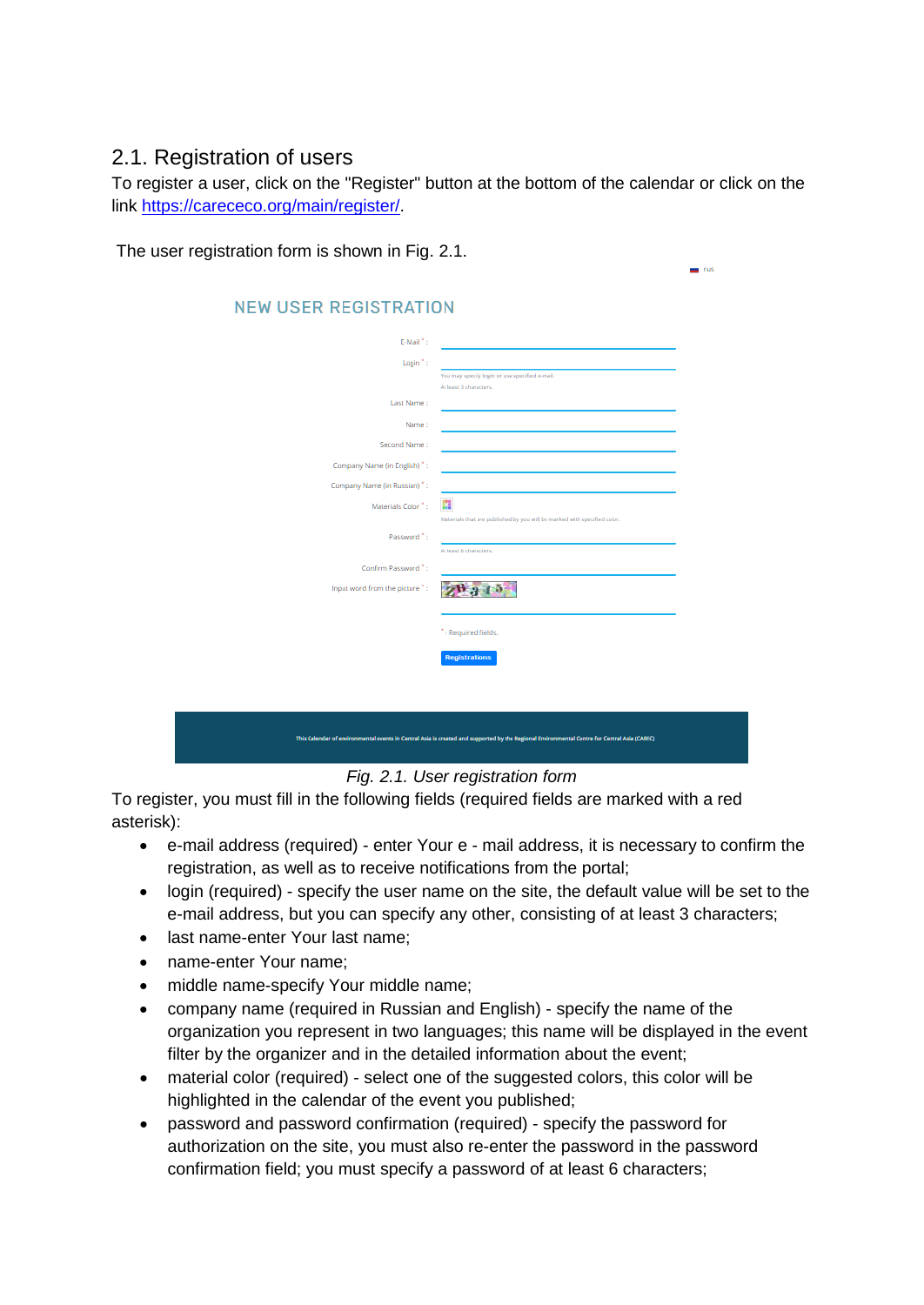• captcha (required) - to avoid automatic registration by robots, we ask you to specify the characters from the image in the appropriate field.

To complete the registration, click the "Register" button. If any of the fields are specified incorrectly (or are not specified), the corresponding error messages will be displayed. If registration is completed successfully, the corresponding message appears (fig. 2.2).



*Fig. 2.2. Completion of registration*

# 2.2. Confirmation of registration

After registration, the user must confirm the registration.

**Attention:** you will not be able to log in to the portal before confirming registration!

To complete registration, you must click on the link from the email you received at the e-mail address you registered during registration. When clicking on the link in the received letter for confirmation, you will need to fill in the login fields specified during registration and the confirmation code received in the letter.

As a result of successful registration confirmation, the user will be asked to log in to the site.

### 2.3. Entering the site

To enter the site you need to go to the "Login" button at the bottom of the event calendar or go to [http://carececo.org/main/auth/.](http://carececo.org/main/auth/) Also, the authorization form will appear when you try to access any section of the site that requires authorization of the user.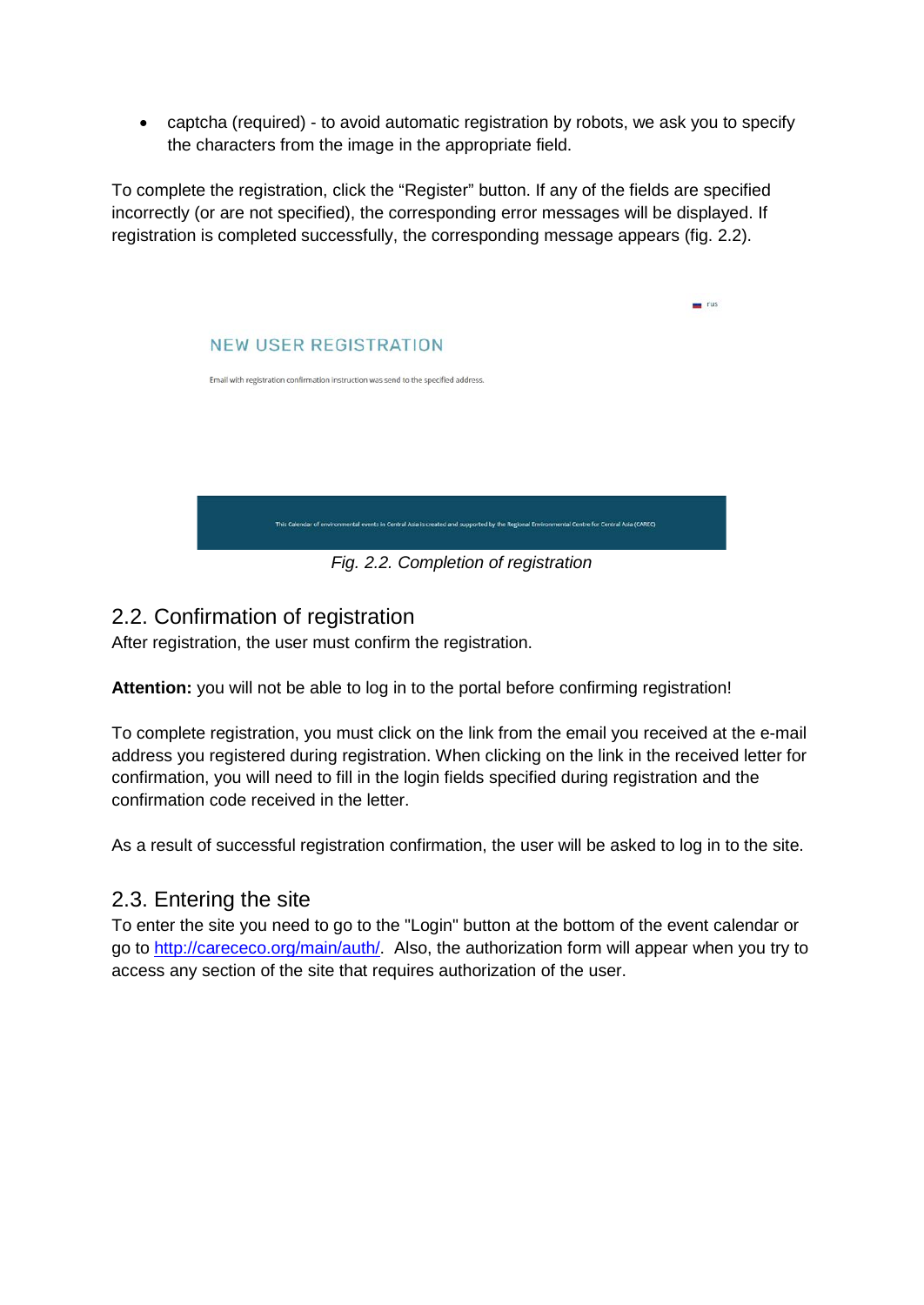The entry form is shown in Fig. 2.3.

|                                                                                                                                              |                                  | rus |  |
|----------------------------------------------------------------------------------------------------------------------------------------------|----------------------------------|-----|--|
| <b>AUTHORIZATION</b>                                                                                                                         |                                  |     |  |
| Login or e-mail *:                                                                                                                           | admin                            |     |  |
| Password <sup>*</sup> :                                                                                                                      |                                  |     |  |
|                                                                                                                                              | <b>I</b> Remember Me             |     |  |
|                                                                                                                                              | Log In                           |     |  |
|                                                                                                                                              | Forgot your password?   Register |     |  |
|                                                                                                                                              |                                  |     |  |
|                                                                                                                                              |                                  |     |  |
|                                                                                                                                              |                                  |     |  |
| This Calendar of environmental events in Central Asia is created and supported by the Regional Environmental Centre for Central Asia (CAREC) |                                  |     |  |
|                                                                                                                                              |                                  |     |  |

*Fig. 2.3.The entry form*

To log in, you must fill in the login field specified during registration and the password specified during registration.

In addition, in the authorization form there are links to the registration page, if the visitor is not yet registered on the site and the password recovery page, if you cannot log on to the site

### 2.4. Password recovery

If you have forgotten the password you used to register and you are unable to log in, you can go to the link "Forgot your password?" on the authorization page.

The form of password recovery is shown in Fig. 2.4.

|                                                                                                                                              |                                    | rus |  |
|----------------------------------------------------------------------------------------------------------------------------------------------|------------------------------------|-----|--|
| <b>GET PASSWORD</b>                                                                                                                          |                                    |     |  |
| If you forgot your password, enter login or E-Mail<br>Instructions for password reset will be sent to you.                                   |                                    |     |  |
| Login or e-mail":                                                                                                                            | admin<br>or e-mail addresss        |     |  |
| Enter the characters you see on the picture":                                                                                                |                                    |     |  |
|                                                                                                                                              | Back to authorization form<br>Send |     |  |
|                                                                                                                                              |                                    |     |  |
| This Calendar of environmental events in Central Asia is created and supported by the Regional Environmental Centre for Central Asia (CAREC) |                                    |     |  |
|                                                                                                                                              |                                    |     |  |

*Рис.2.4. Password recovery form*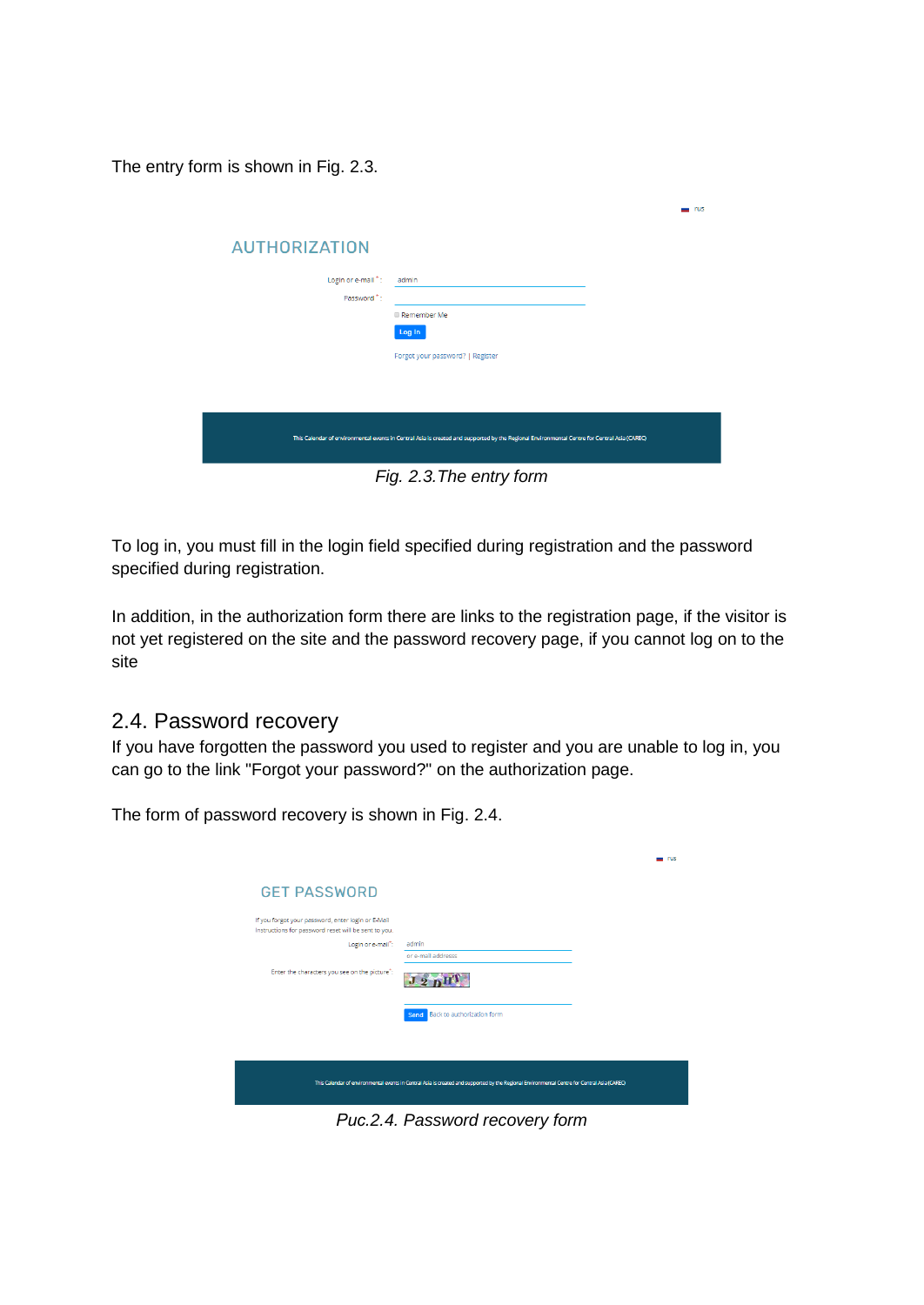To recover your password, enter your login used during registration. If you used your email address as your login, please enter it. If you do not remember your login, you can specify the email address you provided during registration. To avoid automatic confirmation of the password recovery form, we ask you to enter the characters from the image in the appropriate field.

To receive an email with instructions on how to change your password, click "Send". An email with instructions on how to restore access will be sent to the e-mail address provided during registration.

You will receive an email with a link to continue changing your password. When you click on the link from the letter, a form for specifying a new password will open (Fig. 2.5).

| Login:":                                       | dyod@1c-rating.kz                |  |
|------------------------------------------------|----------------------------------|--|
| Check string:":                                | 61a1af848fc94ae6177bd0f65a5cdf8d |  |
| New Password:":                                |                                  |  |
| Password Confirmation:":                       |                                  |  |
| Enter the characters you see on the picture:": |                                  |  |
|                                                | Change password<br>Log in        |  |
|                                                |                                  |  |
|                                                |                                  |  |

*Fig. 2.5. Password change form*

In this form, the user name and the code line from the letter are automatically set, you only need to specify a new password, confirm it and enter the characters from the image in order to avoid automatic sending of the form. To change the password, click "Change password". In the case of a successful password change, a message is displayed and you can use the login form to login.

As a result of changing the password, the user will receive an email with a notification about the password change.

**Note:** if you received a notification about changing your password, but you did not change it, you need to change the password yourself immediately, maybe someone is trying to access your account.

# 3. Event management

Authorized users can add their own events to the calendar.

### 3.1. Event Management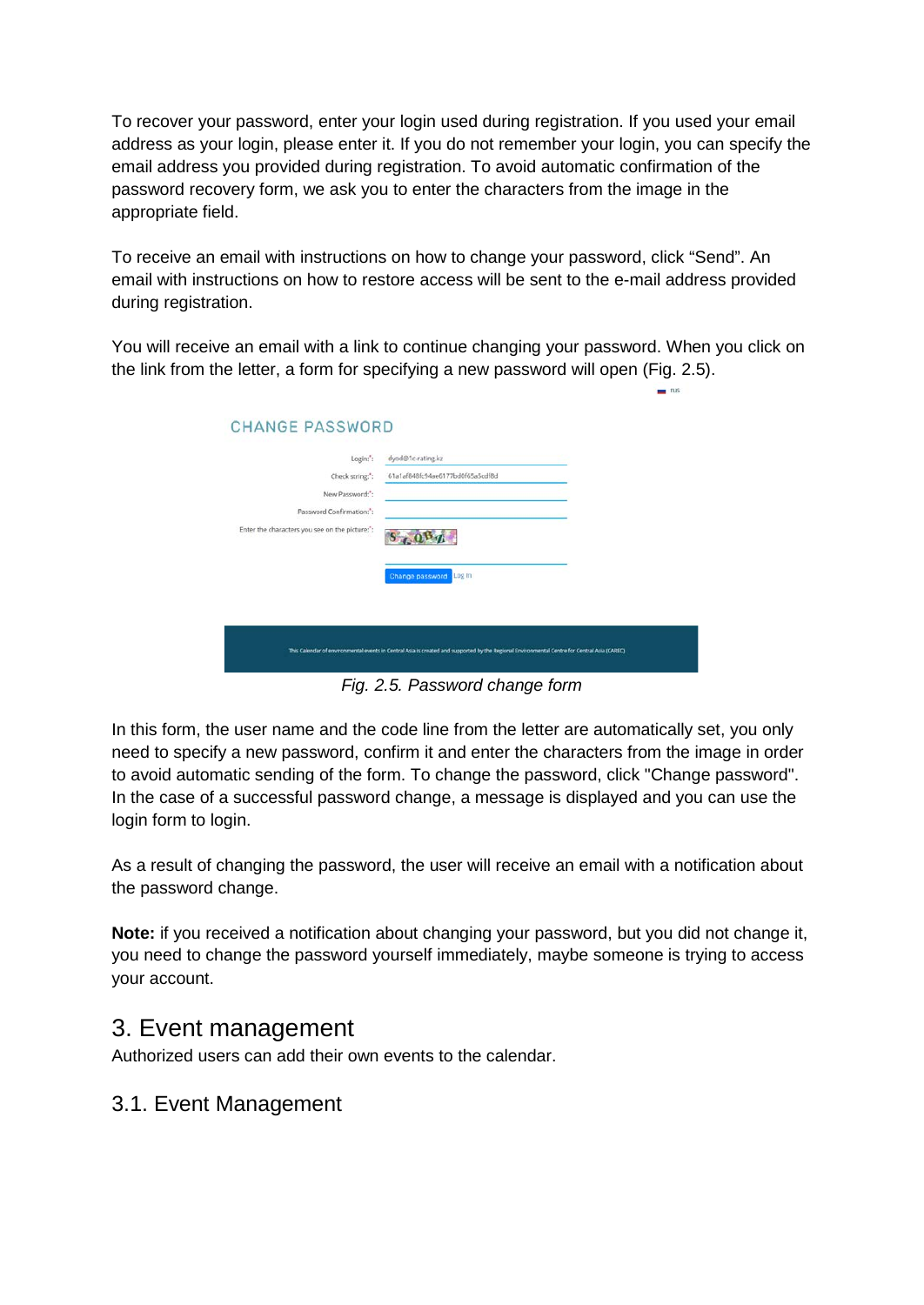Event management takes place on the events page (fig. 3.1). You can access it by clicking the "My events" button below the calendar (displayed only for authorized users) or by link [http://carececo.org/main/profile/events/.](http://carececo.org/main/profile/events/)

| <b>User Profile</b><br><b>My Events</b>                                                                                  | <b>Events Calendar</b> |      | <b>Create Event</b> |
|--------------------------------------------------------------------------------------------------------------------------|------------------------|------|---------------------|
| <b>Event Title</b>                                                                                                       | <b>Event Status</b>    |      | <b>Actions</b>      |
| International High-level Conference on International Decade for Action "Water for Sustainable Development",<br>2018-2028 | Published              | edit | delete              |
| Regional Meeting of representatives of MFAs and Parlaments of Central Asian states and Afghanistan                       | <b>Already Passed</b>  | edit | delete              |
| The 7th meeting of the EU-Central Asia Working Group on Environment and Climate Change                                   | <b>Already Passed</b>  | edit | delete              |
| проверка                                                                                                                 | <b>Already Passed</b>  | edit | delete              |
| World Mountain Forum 2018                                                                                                | Published              | edit | delete              |
| International Symposium on Water and Land Resources in Central Asia                                                      | Awaits<br>Approval     | edit | delete              |
| Nexus Intersectoral working group (ISWG) meeting                                                                         | Already Passed         | edit | delete              |
| Regional ToT on the Establishment and Functioning of Basin Councils within "Smart Waters" project                        | <b>Already Passed</b>  | edit | delete              |
| <b>Global Nexus Steering Committee meeting</b>                                                                           | <b>Already Passed</b>  | edit | delete              |
| Round Table: "Tasks and Functions of Water Basin Organizations in the Water Management System of<br>Turkmenistan"        | Already Passed         | edit | delete              |
| $\mathbf{1}$<br>$\overline{2}$<br>$\rightarrow$<br>Pages 1 - 10 of 18<br>$\epsilon$<br>$\gg$<br>ĸ                        |                        |      | All                 |
|                                                                                                                          |                        |      |                     |

*Fig. 3.1. List of user events*

On this page, you can see a list of events published by the current authorized user. You can also edit created events and delete irrelevant events using the "Edit" or "Delete" links opposite the corresponding event.

### 3.2. Adding events

You can add your own event to the calendar on the add event page (Fig. 3.2). You can go to it by clicking the "Add event " button at the bottom of the calendar or on the top panel of the user's event list page or by clicking the link [http://carececo.org/main/profile/events/new/.](http://carececo.org/main/profile/events/new/)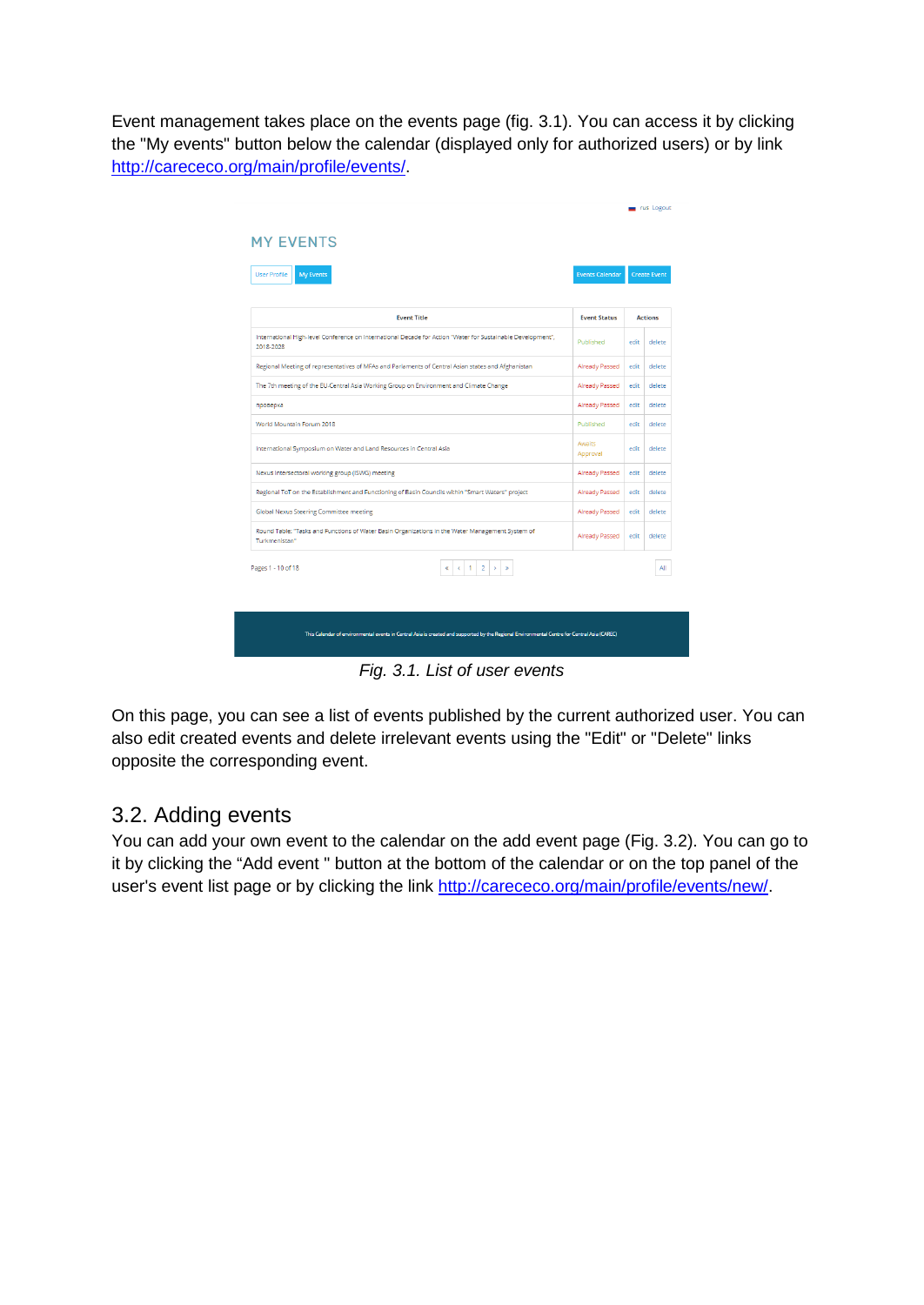| <b>CREATE A NEW EVENT</b>                                                                                                                    |                                                 |  |  |
|----------------------------------------------------------------------------------------------------------------------------------------------|-------------------------------------------------|--|--|
| Organizer:                                                                                                                                   |                                                 |  |  |
| Start Date":                                                                                                                                 | $\overline{\mathbf{u}}$                         |  |  |
| End Date:                                                                                                                                    | $\overline{1}$                                  |  |  |
|                                                                                                                                              | <b>B</b> Also publish in Russian                |  |  |
| Name <sup>*</sup> :                                                                                                                          |                                                 |  |  |
| Location <sup>*</sup> :                                                                                                                      |                                                 |  |  |
|                                                                                                                                              | Contact Info*: B Z U G Z 暖暖圖圖的 M 新任日 送送所 A W    |  |  |
|                                                                                                                                              | Short Description: B J U S 2 暖暖圖目の映影 田田 建建H A A |  |  |
| Detail Description:                                                                                                                          | B Z U S 2 吸吸医胃的 M E E E 该该H A W                 |  |  |
|                                                                                                                                              | Cancel<br>Save<br><b>Events Calendar</b>        |  |  |
| This Calendar of environmental events in Central Asia is created and supported by the Regional Environmental Centre for Central Asia (CAREC) |                                                 |  |  |

 $\frac{1}{2}$  rus

*Fig. 3.2. Form for adding new events*

The following fields are available in the event addition form (required fields in the form are marked with a red asterisk):

- organizer-is inserted automatically based on the name of the organization specified by the user during registration;
- starting date (required) the start date of the event or the day of the event
- ending date-if the event lasts more than one day, you can specify the end date of the event, then it will be marked in the calendar in all days;
- name (required) name of the event;
- venue (required) venue of the event (country, city, etc.)
- contact information (required) provide contact information for participation in the event, links. phone numbers, etc.
- brief description-a brief description of the event for review;
- detailed description-more detailed description of the event.

In case you need to publish the event in the calendar not only in Russian, but also in English, you should check the box "Publish version for English". In this case, the language switch will appear in the form (Fig. 3.3) and the fields of the name, venue, contact information, short and detailed description will be available for filling in two languages. In this case, the name, location and contact information fields are mandatory for both languages.